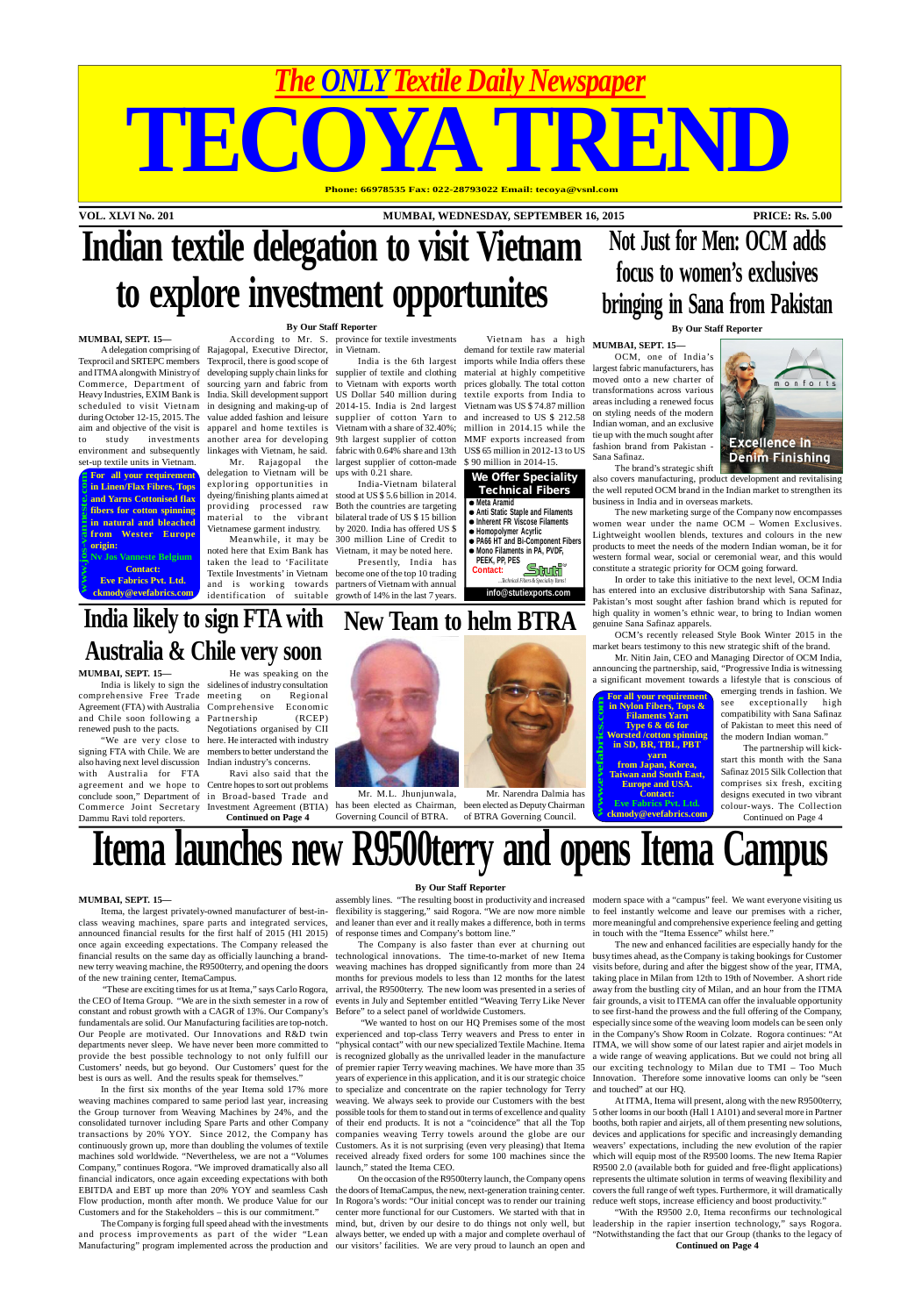## **PAGE 2. TECOYA TREND, WEDNESDAY, SEPTEMBER 16, 2015**

| <b>RELIANCE</b>                                    |                            | Luwa                                                                                                                                                                                                                                                                                                                                                                                                                                                                                      | 150/300 TW                                           |                          | 101.00 75/36 NIM<br>89.00 75/36 HIM                                | 97-00<br>$101 - 00$      | <b>National Textile Corporation</b>                                                                                    |                                                                                                     |                                      |
|----------------------------------------------------|----------------------------|-------------------------------------------------------------------------------------------------------------------------------------------------------------------------------------------------------------------------------------------------------------------------------------------------------------------------------------------------------------------------------------------------------------------------------------------------------------------------------------------|------------------------------------------------------|--------------------------|--------------------------------------------------------------------|--------------------------|------------------------------------------------------------------------------------------------------------------------|-----------------------------------------------------------------------------------------------------|--------------------------------------|
| <b>INDUSTRIES</b>                                  |                            | <b>Textile Air Engineering</b>                                                                                                                                                                                                                                                                                                                                                                                                                                                            | 150/48 NIM B DD<br>150/48 HIM B DD                   |                          | 91.00 75/108/MICRO                                                 | $105 - 00$               | (EX-MILL RATE IN KG)                                                                                                   | 44 Carded (Auto Cone)                                                                               | 187-00                               |
| <b>RIL-PSF</b>                                     |                            | <b>Innovation makes</b><br>the difference                                                                                                                                                                                                                                                                                                                                                                                                                                                 | 150/108 SIM                                          |                          | 87.00 150/288/MICRO                                                | $103 - 00$               | <b>MAHARASHRA REGION</b>                                                                                               | 40 Carded (Compact - Auto Cone)                                                                     | 183-00                               |
| 0.8 Semi Dull                                      | 83-75                      | Discover the MCV filter<br>Visit us at ITMA                                                                                                                                                                                                                                                                                                                                                                                                                                               | 150/108 HIM<br>300/72 NIM                            |                          | 88.00 150/144/MICRO<br>83.00 150/48/BLROTO                         | $105 - 00$<br>$97 - 00$  | <b>Grey Cotton</b><br><b>Yarn on Cone</b>                                                                              | 58 Carded (Compact - Auto Cone)<br>40 Combed (Compact - Auto Cone)                                  | 218-35<br>207-00                     |
| 1.0 Semi Dull<br>1.2 Semi Dull                     | 80-50<br>80-25             | Hall 2 Stand A103                                                                                                                                                                                                                                                                                                                                                                                                                                                                         | 300/72 IM                                            |                          | 150/48/ROTO                                                        | $91-00$                  | 20 Carded                                                                                                              | 150-00 50 Combed (Compact - Auto Cone)<br>60 Combed (Compact - Auto Cone)                           | 225-00<br>$263 - 00$                 |
| 1.4 Semi Dull                                      | 79-50                      |                                                                                                                                                                                                                                                                                                                                                                                                                                                                                           | 84.00                                                |                          | 150/48/DB ROTO                                                     | $91 - 00$                | 182-35 to 184-35<br>40 Carded (Auto Cone)<br>60 Carded (Auto Cone)<br>213-35                                           | <b>MADYA PRADESH REGION</b>                                                                         |                                      |
| 2.0 Semi Dull<br>1.2 Super HT Brt                  | 79-50<br>$85 - 50$         |                                                                                                                                                                                                                                                                                                                                                                                                                                                                                           | 300/72 HIM<br>320/72 x 2 HIM                         |                          | 85.00 150/108/MICRO<br>86-00 150/48/TEX                            | 90-00                    | 92-0040 Carded (Compact - Auto Cone)<br>185-05<br>217-45 to 219-45<br>60 Carded (Compact - AC)                         | <b>Grey Cotton</b><br><b>Yarn on Cone</b>                                                           |                                      |
| 1.2 S HT (OW)                                      | 89-25                      | GREY                                                                                                                                                                                                                                                                                                                                                                                                                                                                                      | 320/72 x 2 SIM                                       | 86-00                    |                                                                    |                          | 40 Combed (Compact - AC)<br>238-65                                                                                     | 204-90 to 209-80 27 Carded (Auto Cone)<br>30 Carded (Auto Cone - Special)                           | 155-00<br>$163 - 00$                 |
| 1.2 Optical White<br>1.2 Super Black               | 85-00<br>$96 - 00$         | <b>ALOK</b>                                                                                                                                                                                                                                                                                                                                                                                                                                                                               | 300/96X3 HIM                                         | 87-00                    | <b>GROUP</b>                                                       | <b>PALLAVAA</b>          | 50 Combed (Compact - Auto Cone)<br>60 Combed (Compact - Auto Cone)                                                     | 267-65 30 Carded (Auto Cone)                                                                        | $161 - 00$                           |
| 1.4 Super Black                                    | $95 - 50$                  | <b>INDUSTRIES</b>                                                                                                                                                                                                                                                                                                                                                                                                                                                                         | 450/96 HIM/WIM<br>300/96 NIM BL DD                   | 87-00<br>88-00           | <b>LONGLASST (VORTEX)</b><br><b>PILLING FREE Yarns in</b>          |                          | 100% Polyester Yarn<br>40 100% Poly                                                                                    | 32 Carded (Auto Cone)<br>141-90 to 143-80 36 Carded (Auto Cone)                                     | 165-00 to 166-00<br>170-00 to 171-00 |
| Tow Normal<br>Tow TBL                              | 94-50<br>104-50            | $5/34$ NIM wvg                                                                                                                                                                                                                                                                                                                                                                                                                                                                            | 92--00 300/96X2 HIM Bl DD 91-00                      |                          | VISCOSE, MICROMODAL,<br>TENCEL, PV, PC &<br><b>CORE SPUN YARNS</b> |                          | 50 100% Poly                                                                                                           | 158-10 to 160-00 38 Carded (Auto Cone)<br>40 Carded (Auto Cone)                                     | 178-00 to 179-00<br>183-00           |
| Tow Super Black 109-50                             |                            | 75/36 SIM knit                                                                                                                                                                                                                                                                                                                                                                                                                                                                            | 93-.00 220 Easy<br>94-00 360/73/1 Easy               | 121-00<br>$117 - 00$     | alakan@pallavaagroup.com<br>Mobile: +91 90470 26711                |                          | 55 100% Poly<br>165-75<br>60 100% Poly                                                                                 | 165-75 to 167-65 42 Carded (Auto Cone)                                                              | 184-00 to 186-00                     |
| $2.0/2.5$ TBL<br><b>RIL-POY</b>                    |                            | 82-75 75/36 HIM<br>80/72 SIM                                                                                                                                                                                                                                                                                                                                                                                                                                                              | 94-.00 330/73/1 Easy Bl                              |                          | 132-00 320/72/LIM                                                  | $90-00$                  | 62 100% Poly<br>65 100% Poly                                                                                           | 166-70 to 169-55 44 Carded (Auto Cone)<br>169-55 to 171-45 46 Carded (Auto Cone)                    | 188-00 to 190-00<br>191-00 to 193-00 |
| CST price/kg.                                      |                            | 80/72 HIM                                                                                                                                                                                                                                                                                                                                                                                                                                                                                 | 95-.00 100/72 HIM SBR                                |                          | 97-00 320/72/ROTO                                                  | $91 - 00$                | 70 100% Poly                                                                                                           | 185-75 56 Carded (Auto Cone)                                                                        | 214-00                               |
| 51/14 SD<br>130/34 SD                              |                            | ------- 75/108 SIM<br>------- 75/108 HIM                                                                                                                                                                                                                                                                                                                                                                                                                                                  | 99-00 150/48 HIM SBR<br>99-00 300/144 SIM SBR        | 86-00                    | 92-00 300/72/BLROTO                                                | 97-00                    | 76 100% Poly<br><b>Grey Blended</b>                                                                                    | 183-35 to 186-70 58 Carded (Auto Cone)<br><b>100% POLYESTER YARN</b>                                | 216-00                               |
| 235/34 SD                                          |                            | ------ 75/34 NIM BI DD                                                                                                                                                                                                                                                                                                                                                                                                                                                                    | 97-00 300/144X2 SIM SBR 88-00                        |                          | 130/DEN HM/GK<br>160/DEN DISCAT                                    | $121 - 00$<br>$111 - 00$ | <b>Polyester Cotton Yarn</b><br>30 PC (67/33)                                                                          | 30 100% POLY (Auto Cone) 126-00 to 129-00<br>132-40 36 100% POLY (Auto Cone)                        | 137-00                               |
| 250/48 SD<br>510/72 SD                             |                            | $--- 75/34$ HIM BI DD                                                                                                                                                                                                                                                                                                                                                                                                                                                                     | 99-00 Mix Yarn Job Lot                               |                          | 58-00 80/108 MIC TW                                                | 128-00                   | 32 PC (67/33)                                                                                                          | 133-80 38 100% POLY (Auto Cone)                                                                     | 140-00                               |
| 115/108 SD                                         |                            | ------- 80/72 HIM BI DD<br>98-00<br>80/72X2 HIM BI DD                                                                                                                                                                                                                                                                                                                                                                                                                                     | 99-00 Mix Yarn Bl DD Job<br>WELLKNOWN                |                          | 65-00 80/34/ROTOTW                                                 | 125-00                   | 45 PC (70/30 - Auto Cone)<br>153-35 to 156-20<br>48 PC (67/33 Auto Cone)<br>154-30                                     | 40 100% POLY (Auto Cone)<br>45 100% POLY (Auto Cone)                                                | 143-00 to 145-00<br>149-00           |
| 160/144 SD                                         |                            | 80/72X2 HIM F DD                                                                                                                                                                                                                                                                                                                                                                                                                                                                          | 98-00 80/108/MICRO                                   | 104-00                   | 80/72/FD TW<br>80/72/D FD TW                                       | 129-00<br>129-00         | 50 PC (70/30)<br>150-50 to 156-20<br>54 PC (70/30 Auto Cone)                                                           | 50 100% POLY (Auto Cone)<br>168-60 58 100% POLY (Auto Cone)                                         | 155-00<br>164-00                     |
| 250/108 SD<br>520/72 SD                            |                            | 100/36 NIM                                                                                                                                                                                                                                                                                                                                                                                                                                                                                | 89.00 80/34/ROTO                                     | 101-00                   | 80/72/CAT TW                                                       | 143-00                   | 168-60 to 177-15<br>60 PC (70/30 Auto Cone)                                                                            | 60 100% POLY (Auto Cone)                                                                            | 166-00 to 168-00                     |
| <b>RIL-TEX</b>                                     |                            | 100/36 HIM<br>100/108 SIM                                                                                                                                                                                                                                                                                                                                                                                                                                                                 | 92.00 80/72/ CATONIC<br>97.00 80/72/ D CAT           | 119-00<br>119-00         | 80/72/D CAT TW                                                     | 143-00                   | 62 PC (70/30 Auto Cone)<br>64 PC (70/30 Auto Cone)<br>178-10 to 184-80                                                 | 180-00 76 100% POLY (Auto Cone)<br><b>GREY BLENDED</b>                                              | 192-00                               |
| 80 Weft<br>80 Roto                                 |                            | 100/144 SIM                                                                                                                                                                                                                                                                                                                                                                                                                                                                               | 102.00 80/72/FD ROTO                                 | 105-00                   | 80/72/B TW<br>80/72/D BL TW                                        | 133-00<br>133-00         | 70 PC (70/30 Auto Cone)<br>182-85<br>70 PC (75/25 Auto Cone)                                                           | <b>POLYESTER YARN</b><br>181-90 30 PC (65/35 Auto Cone)                                             | 134-00                               |
| 80/108 Micro                                       |                            | ------ 150/48 NIM                                                                                                                                                                                                                                                                                                                                                                                                                                                                         | 83.00 80/72/D/FDRO                                   | $105 - 00$               |                                                                    |                          | 70 PC (70/30)<br>180-00                                                                                                | 32 PC (70/30 Auto Cone)                                                                             | 136-00                               |
| 155 Weft<br>155 Roto                               |                            | ------- 150/48 SIM<br>$--- 150/48$ HIM                                                                                                                                                                                                                                                                                                                                                                                                                                                    | 86.00 80/34/BLROTO<br>86.00 80/72/BLROTO             | $107 - 00$<br>109-00     |                                                                    |                          | 72 PC (75/25 Auto Cone)<br>30 PC (65/35 Combed Auto Cone)                                                              | 186-70 40 PC (45/55 Auto Cone)<br>148-60 40 PC (55/45 Auto Cone)                                    | 151-00<br>150-00                     |
| 155 Micro                                          |                            | $--- 150/48X2$ SIM                                                                                                                                                                                                                                                                                                                                                                                                                                                                        | 87.00 80/72/DB BL RO                                 | 109-00                   |                                                                    |                          | 40 PC (65/35 Combed Auto Cone)<br>64 PC (70/30 Combed Auto Cone)                                                       | 157-15 40 PC (70/30 Auto Cone)                                                                      | 149-00                               |
| 330 Roto<br>80/72 Cotluk FD                        |                            | $--- 150/48X2$ HIM                                                                                                                                                                                                                                                                                                                                                                                                                                                                        | 87.00 80/34/ROTO                                     | $102 - 00$               |                                                                    |                          | 70 PC (70/30 Combed Auto Cone)                                                                                         | 195-25 40 PC (65/35 Auto Cone)<br>202-85 42 PC (70/30 Auto Cone)                                    | 146-00<br>153-00                     |
| 80/72 Cationic                                     | -------                    |                                                                                                                                                                                                                                                                                                                                                                                                                                                                                           | <b>EVERFLOW PETROFILS</b>                            |                          |                                                                    |                          | 74 PC (70/30 Combed Auto Cone)<br>74 PC (75/25 Combed Auto Cone)                                                       | 208-60 45 PC (65/35 Auto Cone)<br>206-70 48 PC (70/30 Auto Cone)                                    | 154-00<br>162-00                     |
|                                                    |                            |                                                                                                                                                                                                                                                                                                                                                                                                                                                                                           | <b>REGENERATED POLYESTER SPUN YARNS</b>              |                          |                                                                    |                          | 100% Polyeser Yarn (High Twist)                                                                                        | 54 PC (70/30 Auto Cone)                                                                             | 172 to 174-00                        |
| <b>Art-Silk</b>                                    |                            | <b>RECYCLED SPUN</b><br>YARNS AND CLOSE Ne 24/1                                                                                                                                                                                                                                                                                                                                                                                                                                           | <b>VISCOSE YARNS</b>                                 |                          | <b>POLY VIRGIN</b><br><b>YARNS</b>                                 |                          | 45 Poly HT (TPI 35 Auto Cone)<br>45 Poly HT (TPI 37 Auto Cone-EYC)<br>180-00                                           | 179-05 58 PC (70/30 Auto Cone)<br>62 PC (65/35 Auto Cone)                                           | 181 to 183-00<br>183-00              |
| EX-BHIWANDI                                        |                            | <b>TO VIRGIN</b>                                                                                                                                                                                                                                                                                                                                                                                                                                                                          | Ne 30/1                                              | 188-00<br>198-00         | $AA+$                                                              |                          | 50 Poly HT (TPI 37 Auto Cone-EYC)<br>181-90<br>50 Poly HT (TPI 38 Auto Cone)<br>185-75                                 | 64 PC (70/30 Auto Cone)<br>66 PC (70/30 Auto Cone)                                                  | 185-00<br>186-00                     |
| TAXES/OCTROI EXTRA<br><b>CENTURY RAYON</b> Ne 24/1 |                            | Ne 20/1<br>132-00                                                                                                                                                                                                                                                                                                                                                                                                                                                                         | 128-00 Ne 40/1<br><b>RECYCLED DOPE</b>               | 220-00 Ne 20/1           | Ne 24/1                                                            | 130-00<br>132-00         | 60 Poly HT (TPI 38 Auto Cone-EYC)<br>208-65                                                                            | 68 PC (70/30 Auto Cone)                                                                             | 187-00                               |
| 75/24 Brt I                                        |                            | 509-00 Ne 30/1<br>--------                                                                                                                                                                                                                                                                                                                                                                                                                                                                | <b>DYED YARN</b>                                     |                          | Ne $30/1$                                                          | 138-00                   | 70 Poly HT (TPI 38 Auto Cone-EYC)<br>215-25                                                                            | POLYESTER VISCOSE YARN<br>28 PV (65/35 Auto Cone)                                                   | 147-00                               |
| 75/24 Brt III                                      | 512-00 Ne50/1              | 137-00<br>502-00 Ne 40/1<br>--------                                                                                                                                                                                                                                                                                                                                                                                                                                                      | <b>All Colours</b><br>Ne $30/1$                      | 165-00                   | Ne $40/1$                                                          | 158-00                   | <b>GUJARAT REGION</b>                                                                                                  | 38 PV (65/35 Auto Cone)                                                                             | $161 - 00$<br>163-00                 |
|                                                    |                            |                                                                                                                                                                                                                                                                                                                                                                                                                                                                                           |                                                      |                          |                                                                    |                          |                                                                                                                        |                                                                                                     |                                      |
| 75/40 Brt I                                        |                            | 160-00<br>Ne $60/1$                                                                                                                                                                                                                                                                                                                                                                                                                                                                       |                                                      |                          | $AA+$<br>Ne 20/1                                                   | 132-00                   | <b>Grey Cotton</b><br><b>Yarn on Cone</b>                                                                              | 40 PV (65/35 Auto Cone)<br>45 PV (65/35 Auto Cone)                                                  | 181-00                               |
| 75/40 Brt III<br>100 Brt I                         | 506-00<br>409-00           |                                                                                                                                                                                                                                                                                                                                                                                                                                                                                           | <b>DOUBLE YARNS</b>                                  |                          | Ne 24/1<br>Ne 30/1                                                 | 134-00<br>139-00         | 40 Carded (Auto Cone)<br>180-00                                                                                        |                                                                                                     |                                      |
| 100 Brt III                                        |                            | <b>RAW WHITE</b><br>403-00 Ne 20/2                                                                                                                                                                                                                                                                                                                                                                                                                                                        | <b>DOPE DYED</b><br>-------- Ne 20/2                 | 165-00 Ne 40/1           |                                                                    | 160-00                   |                                                                                                                        |                                                                                                     |                                      |
| 120 Brt I<br>120 Brt III                           |                            | 376-00 Ne 30/2                                                                                                                                                                                                                                                                                                                                                                                                                                                                            | 155-00 Ne 30/2                                       | 175-00<br>295-00         |                                                                    |                          |                                                                                                                        | <b>BOOKS OF YOUR INTEREST</b>                                                                       |                                      |
| 120 Dull I                                         |                            | 37-00 Ne 40/2<br>400-00 Ne 50/2                                                                                                                                                                                                                                                                                                                                                                                                                                                           | 175-00 Ne 40/2<br>195-00 Ne 50/2                     |                          | 215-00 All PRICE (INR/KG)                                          |                          |                                                                                                                        |                                                                                                     |                                      |
| 120 Dull III<br>120 COL I                          | 403-00                     | 394-00 Ne 60/2                                                                                                                                                                                                                                                                                                                                                                                                                                                                            | 205-00 Ne 60/2                                       | 225-00                   | Ex-Bhiwandi                                                        |                          | SR. NO. AUTHOR NAME OF BOOK                                                                                            |                                                                                                     | <b>PRICE</b>                         |
| 120 COL III                                        | 400-00                     |                                                                                                                                                                                                                                                                                                                                                                                                                                                                                           |                                                      |                          |                                                                    |                          | <b>LEE</b><br>51<br>PRINTING ON TEXTILE BY DIRECT                                                                      |                                                                                                     |                                      |
| 150 Brt I                                          | 358-00                     | <b>ANJANEYA</b>                                                                                                                                                                                                                                                                                                                                                                                                                                                                           | 60s Micro Modal                                      | المستندات                | <b>PALLAVAA</b>                                                    |                          | AND TRANSFER TECHNIQUES (NDC)                                                                                          |                                                                                                     | Rs.-0600.00                          |
| 150 Brt III<br>450 Brt I                           | 356-00                     | 241-00 40s Excel<br>$\frac{1}{2} \frac{1}{2} \frac{1}{2} \frac{1}{2} \frac{1}{2} \frac{1}{2} \frac{1}{2} \frac{1}{2} \frac{1}{2} \frac{1}{2} \frac{1}{2} \frac{1}{2} \frac{1}{2} \frac{1}{2} \frac{1}{2} \frac{1}{2} \frac{1}{2} \frac{1}{2} \frac{1}{2} \frac{1}{2} \frac{1}{2} \frac{1}{2} \frac{1}{2} \frac{1}{2} \frac{1}{2} \frac{1}{2} \frac{1}{2} \frac{1}{2} \frac{1}{2} \frac{1}{2} \frac{1}{2} \frac{$                                                                          | VSF - 100%                                           |                          | 30/1 Viscose RS                                                    | 205                      | 52<br><b>LORD</b><br>WEAVING CONVERSION OF YARN TO FABRIC<br>53<br>MOORTHI NONWOVEN                                    |                                                                                                     | Rs.-0800.00<br>Rs.-0700.00           |
| 600 Brt I                                          | 237-00                     | <b>MOTHI SPINNERS</b><br>20s viscose<br>$---$                                                                                                                                                                                                                                                                                                                                                                                                                                             | 30's<br><b>KPN</b><br><b>MODAL</b>                   | ------                   | 30/1 Viscose LLT<br>Lenz Micro Modal 60/1                          | 205<br>420               | 54<br>MANDAL GEOSYNTHETIC WORLD                                                                                        |                                                                                                     | Rs.-0350.00                          |
| <b>INDIAN RAYON</b><br>75/24 Brt I                 |                            | 30s viscose<br>$\frac{1}{2} \left( \frac{1}{2} \right) \left( \frac{1}{2} \right) \left( \frac{1}{2} \right) \left( \frac{1}{2} \right) \left( \frac{1}{2} \right) \left( \frac{1}{2} \right) \left( \frac{1}{2} \right) \left( \frac{1}{2} \right) \left( \frac{1}{2} \right) \left( \frac{1}{2} \right) \left( \frac{1}{2} \right) \left( \frac{1}{2} \right) \left( \frac{1}{2} \right) \left( \frac{1}{2} \right) \left( \frac{1}{2} \right) \left( \frac{1}{2} \right) \left( \frac$ | PKPN -----<br>40's                                   |                          | 30/1Cotton/Modal R 245                                             |                          | AN INTRODUCTION TO TEXTILE BLEACHING<br><b>MARSH</b><br>55                                                             |                                                                                                     | Rs.-0250.00                          |
| 75/24 Brt III                                      |                            | 506-00 $40s$ viscose<br>502-00 2/40s viscose<br>----                                                                                                                                                                                                                                                                                                                                                                                                                                      | <b>COTTTON/MODAL</b><br>30's<br><b>JPP</b>           | $\cdots$                 | 24/1 CVC 60C/40P Vortex 190<br>30/1 PC65/35 Vortex 185             |                          | 56<br><b>MARSH</b><br>TEXTILE SCIENCE (SH) SPECIAL PRICE<br>57<br>AN INTRODUCTION TO TEXTILE FINISHING<br><b>MARSH</b> |                                                                                                     | Rs.-0100.00<br>Rs.-0250.00           |
| 75/40 Brt I                                        | $509-00$ =                 |                                                                                                                                                                                                                                                                                                                                                                                                                                                                                           |                                                      |                          |                                                                    |                          | 58<br>McKELVEY                                                                                                         | <b>FASHION FORECASTING</b>                                                                          | Rs.-0995.00                          |
| 75/40 Brt III<br>100 Brt I                         | 506-00<br>404-00           |                                                                                                                                                                                                                                                                                                                                                                                                                                                                                           | <b>JITENDRAKUMAR LALBHAI</b>                         |                          |                                                                    |                          | 59<br><b>COTTON COMBING</b><br><b>MERILL</b>                                                                           |                                                                                                     | Rs.-0200.00                          |
| 100 Brt III                                        | $401 - 00$                 |                                                                                                                                                                                                                                                                                                                                                                                                                                                                                           | <b>COTTON YARN PRICE UPDATES</b>                     |                          |                                                                    |                          | 60<br><b>MERILL</b><br><b>COTTON DRAWING AND ROVING</b><br><b>MERILL</b><br><b>COTTON OPENING AND PICKING</b><br>0 I   |                                                                                                     | Rs.-0200.00<br>Rs.-0200.00           |
| 120 Brt I<br>120 Brt III                           | 381-00<br>378-00           |                                                                                                                                                                                                                                                                                                                                                                                                                                                                                           | <b>Ahmedabad Prices</b>                              |                          |                                                                    |                          | 62<br><b>MERILL</b><br><b>COTTON RING SPINNING</b>                                                                     |                                                                                                     | Rs.-0200.00                          |
| 120 Dull I                                         | --------                   |                                                                                                                                                                                                                                                                                                                                                                                                                                                                                           | <b>Cotton Ring spun yarn</b><br><b>NE 24/1 CH</b>    | 174 to 172               | <b>Indicative Prices</b>                                           |                          | 63<br><b>MERILL</b><br><b>COTTON CARDING</b>                                                                           |                                                                                                     | Rs.-0200.00                          |
| 120 Dull III                                       | --------                   |                                                                                                                                                                                                                                                                                                                                                                                                                                                                                           | <b>NE 26/1 CH</b>                                    | 176 to 174               |                                                                    |                          | 64<br><b>MITTAL</b><br><b>POLYMIDES</b>                                                                                |                                                                                                     | $$.- 0250.00$                        |
| 120 COL I<br>120 COL III                           | 404-00<br>396-00           |                                                                                                                                                                                                                                                                                                                                                                                                                                                                                           | <b>NE 30/1 CH</b><br><b>NE 32/1 CH</b>               | 182 to 180<br>186 to 184 |                                                                    |                          | 65<br><b>NANAL</b><br>HIGH SPEED SPINNING OF POLYESTER AND<br>ITS BLENDS WITH VISCOSE                                  |                                                                                                     | Rs.-0450.00                          |
| 150 Brt I                                          | 355-00                     |                                                                                                                                                                                                                                                                                                                                                                                                                                                                                           | <b>NE 40/1 CH</b>                                    | 197 to 195               |                                                                    |                          | <b>NIIR</b><br>66                                                                                                      | "COMPLETE TECH BOOK ON TEXTILE PROCESS                                                              |                                      |
| 150 Brt III<br>450 Brt I                           | 353-00                     |                                                                                                                                                                                                                                                                                                                                                                                                                                                                                           | <b>NE 40/1 CH</b>                                    | 207 to 205               |                                                                    |                          | " EFFLUENT TREATMENT"                                                                                                  |                                                                                                     | Rs.-1000.00                          |
| 600 Brt I                                          | 242-00 Ring<br>238-00 Yarn |                                                                                                                                                                                                                                                                                                                                                                                                                                                                                           | $A+$ (Air Jet /<br>A (Normal<br>shuttle less<br>Loom |                          | Open<br>End                                                        | <b>1850 CSP</b>          | 67<br><b>NIIR</b><br>"COMPLETE TECH BOOK ON TEXTILE                                                                    | SPINNING WEAVING, "FINISHING & PRINTING"                                                            | Rs.-1100.00                          |
| <b>KESORAM RAYON</b>                               |                            | qualtiy)<br>152                                                                                                                                                                                                                                                                                                                                                                                                                                                                           | quality)<br>150                                      |                          | Yarn<br>99<br>7s                                                   |                          | <b>NIIR</b><br>68                                                                                                      | HANDBOOK ON NATURAL DYES FOR INDUSTRIAL                                                             | Rs.-1100.00                          |
| 75/24 Brt I<br>75/24 Brt III                       |                            | 504-00 NE 20/1 KW<br>500-00 NE 30/1 KW<br>165                                                                                                                                                                                                                                                                                                                                                                                                                                             | 163                                                  |                          | 9s<br>101                                                          |                          | 69<br><b>NIIR</b><br>HANDBOOK ON NATURAL DYES FOR                                                                      |                                                                                                     |                                      |
| 75/40 Brt I                                        | 507-00                     | <b>NE 40/1 KW</b><br>190<br><b>NE 30/1 KH</b><br>163                                                                                                                                                                                                                                                                                                                                                                                                                                      | 188<br>162                                           |                          | 102<br>10 <sub>s</sub><br>106<br>12s                               |                          | INDUSTRIAL(APPLICATIONS)<br>70<br><b>NIIR</b><br>FASHION TECHNOLOGY HANDBOOK                                           |                                                                                                     | Rs.-1100.00<br>Rs.-0325.00           |
| 75/40 Brt III                                      |                            | $504\text{-}00\,$ NE 20/1 CW<br>172                                                                                                                                                                                                                                                                                                                                                                                                                                                       | 170                                                  |                          | 123<br>16s                                                         |                          | 71<br><b>NIIR</b>                                                                                                      | DRUGS AND PHARMACEUTICAL TECH HANDBOOK                                                              | Rs.-1075.00                          |
| 100 Brt I<br>100 Brt III                           |                            | 402-00 NE 30/1 CW<br>185<br>399-00 NE 40/1 CW<br>202                                                                                                                                                                                                                                                                                                                                                                                                                                      | 183<br>200                                           |                          | 132<br>20s                                                         |                          | 72<br><b>NIIR</b>                                                                                                      | COMPLETE BOOK ON NATURAL DYES AND PIGMENTS Rs.-1100.00                                              |                                      |
| 120 Brt I                                          |                            | 379-00 NE 30/1 CCW<br>191                                                                                                                                                                                                                                                                                                                                                                                                                                                                 | 189                                                  |                          |                                                                    |                          | 73<br><b>NIIR</b>                                                                                                      | MODERN TECHNOLOGY OF TEXTILE DYES AND PIGMENTS                                                      | Rs.-1100.00                          |
| 120 Brt III<br>120 Dull I                          |                            | 376-00 NE 40/1 CCW<br>212<br>________ NE 40/2 Eli twist                                                                                                                                                                                                                                                                                                                                                                                                                                   | 210<br>188<br>188                                    |                          |                                                                    |                          | 74<br><b>NIIR</b><br><b>COMPLETE TECH BOOK ON DYES</b><br>75<br>$N\text{IIR}$                                          | NATURAL FIBRES HANDBOOK WITH CULTIVATION & USES Rs.-1275.00                                         | Rs.-1100.00                          |
| 120 Dull III                                       | --------                   | NE 40/2 CW TFO                                                                                                                                                                                                                                                                                                                                                                                                                                                                            | 241<br>239                                           |                          |                                                                    |                          |                                                                                                                        | <b>For more Details Write:</b>                                                                      |                                      |
| 120 COL I                                          | 402-00                     | NE 16/1 KWCSY<br>NE 20/1 KW CSY                                                                                                                                                                                                                                                                                                                                                                                                                                                           | 190<br>188<br>200<br>199                             |                          |                                                                    |                          |                                                                                                                        |                                                                                                     |                                      |
| 120 COL III<br>150 Brt I                           | 394-00<br>353-00           | Disclaimer: All prices/rates information provided in Tecoya Trend is provided for information                                                                                                                                                                                                                                                                                                                                                                                             |                                                      |                          |                                                                    |                          |                                                                                                                        | <b>TECOYA INFOTECH</b>                                                                              |                                      |
| 150 Brt III<br>450 Brt I                           | 351-00<br>240-00           | purposes only and are only indicative. Although every reasonable effort is made to present<br>current and accurate information, Tecoya Trend takes no guarantees of any kind of the<br>published prices/rates. In no event shall Tecoya Trend be held responsible or liable, directly                                                                                                                                                                                                     |                                                      |                          |                                                                    |                          |                                                                                                                        | D-66, Oshiwara Industrial Centre, Ground Floor,<br>Goreagon (West), Opp. Bus Depot, Mumbai 400 104. |                                      |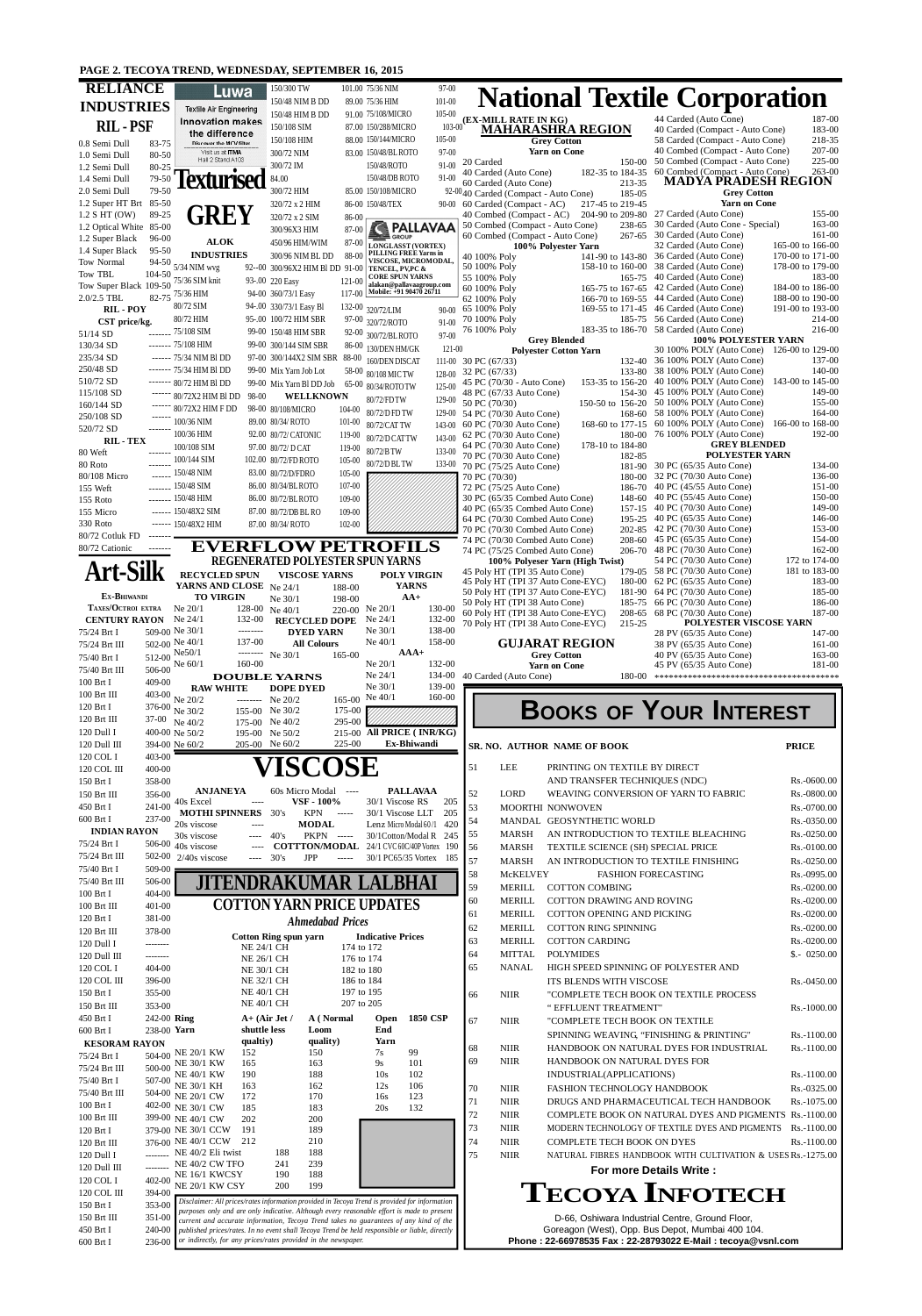*ALL PRICES MENTIONED ARE USD/KG FOB BASIS*

**Cotton Ring yarn**

| <b>NE 20/1 CH</b>             |      | 2.70     |
|-------------------------------|------|----------|
| <b>NE 24/1 CH</b>             |      | 2.80     |
| NE 26/1 CH                    |      | 2.90     |
| <b>NE 30/1 CH</b>             |      | 2.95     |
| <b>NE 32/1 CH</b>             |      | 3.00     |
| <b>NE 40/1 CH</b>             |      | 3.25     |
| <b>NE 32/1 KW</b>             |      | 2.70     |
| <b>NE 21/1 KW</b>             |      | 2.40     |
| <b>OPEN END YARN 1850 CSP</b> |      | 1650 CSP |
| 7s                            | 1.65 | 1.60     |
| 10 <sub>s</sub>               | 1.75 | 1.65     |
| 16s                           | 2.00 | 1.90     |
| 12s                           | 2.10 | 2.00     |
| <b>SYNTHETIC YARN</b>         |      |          |
| NE 30/1 Poly                  |      | 2.30     |
| <b>NE 30/1 PV</b>             |      | 2.40     |
| NE 30/1 Viscose               |      | 2.70     |
| NE 150/48/1 SD NIM RW         |      | 1.40     |
| 75/34/1 SD NIM RW             |      | 1.45     |

## **EXPORT PRICES ACME INTERNATIONAL**

## **GREY CLOTH PEE VEE TEXTILES LTD.**

### **VSM Weaves India - Tamil Nadu**

#### **Air Jet Grey Woven Fabrics**

| 330Viscose x 30Viscose 68 x 64 63" $1/1$ Plain            | 51.00 |
|-----------------------------------------------------------|-------|
| 30Viscose x 30Viscose 68 x 64 48" 1/1 Plain               | 40.00 |
| 30Viscose x 30Viscose $92 \times 64.63$ " $2/2$ Twill     | 61.00 |
| 60Micro modal x 60Micro modal 92 x 84 63" 1/1 plain 67.00 |       |
| 50Micro modal x 50Micro modal 92 x 84 63" 1/1 plain 74.00 |       |
|                                                           |       |

### **TIRUPATI YARNS - MUMBAI India**

| Ne 21/1 100% Cotton Carded Weaving  | US\$ 2.35/kg        |
|-------------------------------------|---------------------|
| Ne 32/1 100% Cotton Carded Weaving  | <b>US\$ 2.65/kg</b> |
| Ne 40/1 100% Cotton Carded Weaving  | US\$ 2.95/kg        |
| Ne 20/1 100% Cotton Combed Knitting | US\$ 2.65/kg        |
| Ne 30/1 100% Cotton Combed Knitting | <b>US\$ 2.90/kg</b> |
| Ne 40/1 100% Cotton Combed Knitting | US\$ 3.25/kg        |
|                                     |                     |

#### *Basis: CIF Far East Port, AS*

### **Indonesia**

| Ne 30/1 100% Polyester Spun yarn          | US\$ 1.87/kg  |
|-------------------------------------------|---------------|
| Ne 30/1 100% Viscose Spun yarn            | US\$ 2.52/kg  |
| Ne $30/1$ 100% Viscose Spun yarn – SLUB   | US\$ 3.00/kg  |
| Ne 30/1 Polyester/Viscose 65:35 Spun yarn | $US\$ 2.15/kg |

*Basis: CIF Nhava Sheva Port, AS*

### **China – Pima Cotton**

Ne 80/1 100% Combed Weaving Compact (24+ RKM) US\$ 7.30/kg Ne 80/1 100% Combed Weaving Compact (26+ RKM) US\$ 8.10/kg *Basis: CIF Nhava Sheva Port, AS*

## **China – Xinjiang Cotton**

Ne 80/1 100% Combed Weaving Compact (20+ RKM) US\$ 6.40/kg

| Quality                            |     | <b>Weave Width</b><br>(inches) | <b>Exmill rate</b><br>/Mtr |
|------------------------------------|-----|--------------------------------|----------------------------|
| <b>100 % COTTON FABRIC</b>         |     |                                |                            |
| 40X40/124x96                       | 1/1 | 63                             | 66                         |
| 60x60/92x88                        | 1/1 | 63                             | 51                         |
| 2/40x10OE/128x47                   |     | Dobby reed space 64"           | $-$                        |
| 40x40/130x73                       | 2/1 | 67"                            | 60                         |
| <b>100% VISCOSE FABRIC</b>         |     |                                |                            |
| 40x40/96x80                        | 1/1 | 63                             | 55                         |
| 30X30/68X64                        | 1/1 | 63                             | 49                         |
| POLY COTTON FABRIC(65:35)          |     |                                |                            |
| 45PCX45PC/130x72                   | 1/1 | 63                             | 51                         |
| <b>100 % ORGANIC COTTON FABRIC</b> |     |                                |                            |
| Quality Weave Width(inches)        |     | Exmill rate/Mtr                |                            |
| 40X40/124x70                       | 1/1 | 63                             | 61                         |
| 40X40/1124x94                      | 1/1 | 63                             | 71                         |
| <b>STRETCH FABRIC</b>              |     |                                |                            |
| Quality Weave reed space           |     | Exmill rate/Mtr                |                            |
| 30X20+20Ly/ 128x76                 | 3/1 | 72                             |                            |
| 30x20Ly/160x92 Dobby 73            |     |                                | 116                        |
| 30X20+20Ly/ 120x76                 | 4/1 | 74"                            | 78                         |

## **KEN ENTERPRISES Ichalkaranji**

#### *\* Prices of Grey Fabrics (***(Ex-Mills)**

| $16S*8S / 84*2863"$        | @ Rs. 58.25/-   |
|----------------------------|-----------------|
| $40S*20S / 165*7263"$      | @ Rs. 78.50/-   |
| 40S*40S / 132*72 63"       | @ Rs. $64.50/-$ |
| $60S * 60S / 132 * 12063"$ | @ Rs. 79.50/-   |
| $60S * 60S / 165 * 8048$   | @ Rs. 53.50/-   |
| $60S*60S / 205*110 63"$    | @ Rs. 94.00/-   |
| 80S*80S / 92*88 63"        | @ Rs. $55.50/-$ |

## *Savvy and swerving* **Keeping up with today's teens & tweens**

Kohl's.

"We get texts and emails from the stores," says Rachel.

### When teenage twins Maggie and Rachel Wronko, 14, want marketing to promote its product. This past spring, A&F announced to buy clothes, they let their mom, Kris Ann, know it's time to it was terminating the use of scantily clad models and suggestive head to their favorite stores — Hollister, Forever 21, PINK, and marketing. And in a move to be more inclusive, the company said nearly two years ago that it would add plus-sizes online, although larger sizes aren't offered on every item or highlighted with a

"And we get sponsored things on social media like, 'Oh, we're category link on the A&F site. having a sale — come shop'!" Maggie adds, saying they see the ads on Instagram, Twitter, and Pinterest.

in age from 8 to 12, and teens command \$75 billion of discretionary brand were healthier, declining just 1 percent, compared to 6 percent spending, according to Piper Jaffray's Spring 2015 Teen Survey. in the first quarter. But they're also value conscious.

online they know how to find or wait for the discount," says Strategic state it might be headed for closure. And Aeropostale reported net Mindshare's Cynthia Cohen, founder and president. "They know sales decreased 17 percent, although the company held a better how to enter a product on a site that tells them when it will go on sale. Or they play games to win a discount. As much as parents want to save — because they're paying for everything from tutors fellow teen retailers American Eagle Outfitters and Urban Outfitters. and lessons to the big college bills — the kids know how to do it AEO saw sales increase 11 percent, attributed largely to its women's better than anybody else."

according to the Cotton Incorporated Lifestyle Monitor™ Survey. While 40 percent buy their clothes on impulse, which is higher also as a result of inventory controls, as well as investments in than the average consumer (33 percent), fully 60 percent plan their purchases. According to the Lifestyle Monitor™ Survey, 3 in 4 teens prefer their clothes to be cotton-rich, and nearly 3 in 4 (73 percent) say better quality garments are made from natural fibers like cotton.

Some experts say teens and tweens became more money conscious because post-recession parents cut back on household spending or because fewer jobs were available to teens themselves. But Cohen says teens are decreasing the amount they spend on apparel for other reasons.

"If teens save money on their apparel, they can spend more states. "They're also not in store picking up other items." on other things," she says. "A young teen female might wear a cheap top from Forever 21 with a Louis Vuitton bag. Teens can according to the Lifestyle Monitor™ data. Teens buy most of their also buy more electronics, pay their cell phone bill, spend more on entertainment or a night out."

This is typical of today's young consumers. Tweens, who range 8 percent in the first quarter of the year. Sales at A&F's Hollister Last week, A&F reported second quarter sales were down 4 percent, which was actually better than forecast. Sales were down

take part in "shareworthy" experiences, like dining out.

several fronts to improve its doing business, Ruhl said a country. At present, 100 days of work is provided to rural job card Pitching for further ease of relief to farmers in view of deficit monsoon in various parts of the regulatory burden is borne by Guarantee Act (MGNREGA).The Centre has decided to provide additional 50 days of work in drought-hit areas under the MGNREGA scheme to provide high holders under the Mahatma Gandhi National Rural Employment

"Teens want brands and hot products, but they're so agile a second quarter decrease of 17.2 percent, leading the company to Sales were also down for American Apparel, which reported outlook for the third quarter.

This means teen apparel stores are likely to discount more often. ShopperTrak's Bill Martin, founder, says he expects teen today's plugged in, digitally savvy teens and tweens. apparel retailer's to discount their offerings 5-to-10 percent more this Back-to-School season than a year ago.

That would be welcome news to the Wronko twins' mother. and they're all girls and I look for quality," she says. "But I also look for style because sometimes the styles are a little too old for Pulitzer collaboration. Retailers need to be exciting to grab the their age. There are times I tell them, 'Uh, I don't think so,' because I think it's a little too provocative."

The majority of teens (57 percent) shop for apparel on sale, tighter inventory controls that allow it to react more quickly to Conversely, the sales reports contained positive news for Denim X jeans and for Flex denim for men, as well as trends. Urban Outfitter saw a 7 percent climb in total net sales, ecommerce.

The Piper Jaffray survey found teens increasingly prefer to stores remain a top channel, teen shopping at these venues has On average, teens spend about \$65 on apparel each month, clothes at chain stores (20 percent), mass merchants, specialty stores (19 percent), and department stores (13 percent). While specialty declined from 27 percent in 2010.

"I do look for [a good] price because I have three children like how we see Topshop in Nordstrom. Or limited-time, in-store "Stores need to work on their ecommerce — especially, social media commerce. That's growing significantly and kids live on social," Cohen says. "Retailers should look at stores within stores, pop ups. Or pop ups like Target did in Bryant Park for the Lilly younger consumer's attention. Right now, the world of social media, all the digital technologies and the small screens are making

Abercrombie & Fitch is one of the stores that used sexualized geriatric and boomer retailers scramble — fast."

Cohen says the standard teen industry players have had market share taken due to the influx of international brands like Uniqlo, Topshop, Joe Fresh, and online retailer ASOS, not to mention fast fashion giants H&M and Forever 21. She adds that online stores are cannibalizing brick and mortar because teens find the ecommerce discounts or cherry pick items from one site to the next, rather than buy multiple items from one store.

"Cherry pickers go online and shop a variety of stores because they didn't have to park the car and walk three blocks," Cohen

Cohen says retailers will have to work hard to keep up with

## **Gujarat easiest place to do business in India: World Bank**

#### **NEW DELHI, SEPT. 15—**

four of the top five slots.

BJP-ally TDP, is the second best on eight specified parameters state, followed by Jharkhand, which include setting up of pursue reforms in the future," he single window system for Chhattisgarh, Madhya Pradesh business, allotment of land, added. and Rajasthan - all having BJP labour reforms and procedure for governments.

These rankings were provided in the report titled 'Assessment of State Implementation of Business Reforms' which was prepared by World Bank in association with the Department of Industrial Policy and Promotion (DIPP), KPMG, CII and Ficci.

The exercise is aimed at promoting competition among domestic as well as foreign investments. The move would also help

the party-ruled states occupying DIPP, Shatrughna Singh said. Andhra Pradesh, ruled by and union territories was based The ranking of 32 states

in improving India's overall ranking in the global Doing Business Study. India has been placed at 142nd position among Tamil Nadu (12th), Haryana 182 nations.

Overall, World Bank said India is a difficult place to do business and concerted action and reforms are needed on ranking in the global 'Doing disproportionately high Business Index'.

BJP-ruled Gujarat is the recognises the fact that most best place in the country to do states have already embarked on Secretary Shatrughna Singh said proposed reforms, an official business, says the World Bank's ambitious reform programmes or the preparation of this report is statement said. ranking on ease of doing expanded their ongoing reform just a tiny part of the gigantic

business in states, a list that has efforts," Additional Secretary in effort that "we need to make in identified good practices on unwinding a maze of procedures, different parameters. rules, regulations and laws that we have put in place in India." "... we need to vigorously

environmental clearance.

for registration for tax purposes of various norms.

"The assessment businesses in India today.

Jammu and Kashmir, December 29, 2014. Meghalaya, Nagaland and

Arunachal Pradesh. environment and creating jobs," World Bank country director

states with a view to improve very well is to provide a roadmap Pradesh, Odisha and Rajasthan allowing online payment and business climate to attract for states serious about have implemented over 50 per filing of returns for various state "What this report does Gujarat, Jharkhand, Madhya registration for VAT and CST, improving their business cent of the 98 point action plan taxes, providing e-filing support According to the report, Andhra Pradesh, Chhattisgarh, reforms like mandating ebusiness reforms studied in the through service centres and assessment.

Onno Ruhl said. Among major states, West Bengal occupied the 11th slot, (14th), Delhi (15th), Punjab

Kerala (18th), Goa (19th), Bihar (21st) and Assam (22nd).

The parameters also to take stock of reforms include infrastructure, procedure implemented by states in the Gujarat and Madhya Pradesh, and inspections for compliance on the 98-point action plan for At the bottom of the ladder DIPP and the state and union in the index were Mizoram, territory governments on connections. Across the country, period January 1 to June 30 based business reforms agreed between

The assessment, the firstof-its-kind, has been conducted

Besides, DIPP Additional 75 per cent or more of the No state has implemented

#### (16th), Himachal Pradesh (17th), **NEW DELHI, SEPT. 15—**

The assessment has

For example, Punjab leads in the area of 'Setting up a Business', as it features an online registrations and licences that cover most of the regulatory services in the country.

Maharashtra, followed by was ranked highest in 'Obtaining Infrastructure Related Utilities', with clearly defined timelines for electricity, water and sewage the report said, states have made good progress in general tax helplines.

## **50 days addl work under MGNREGA in drought area**